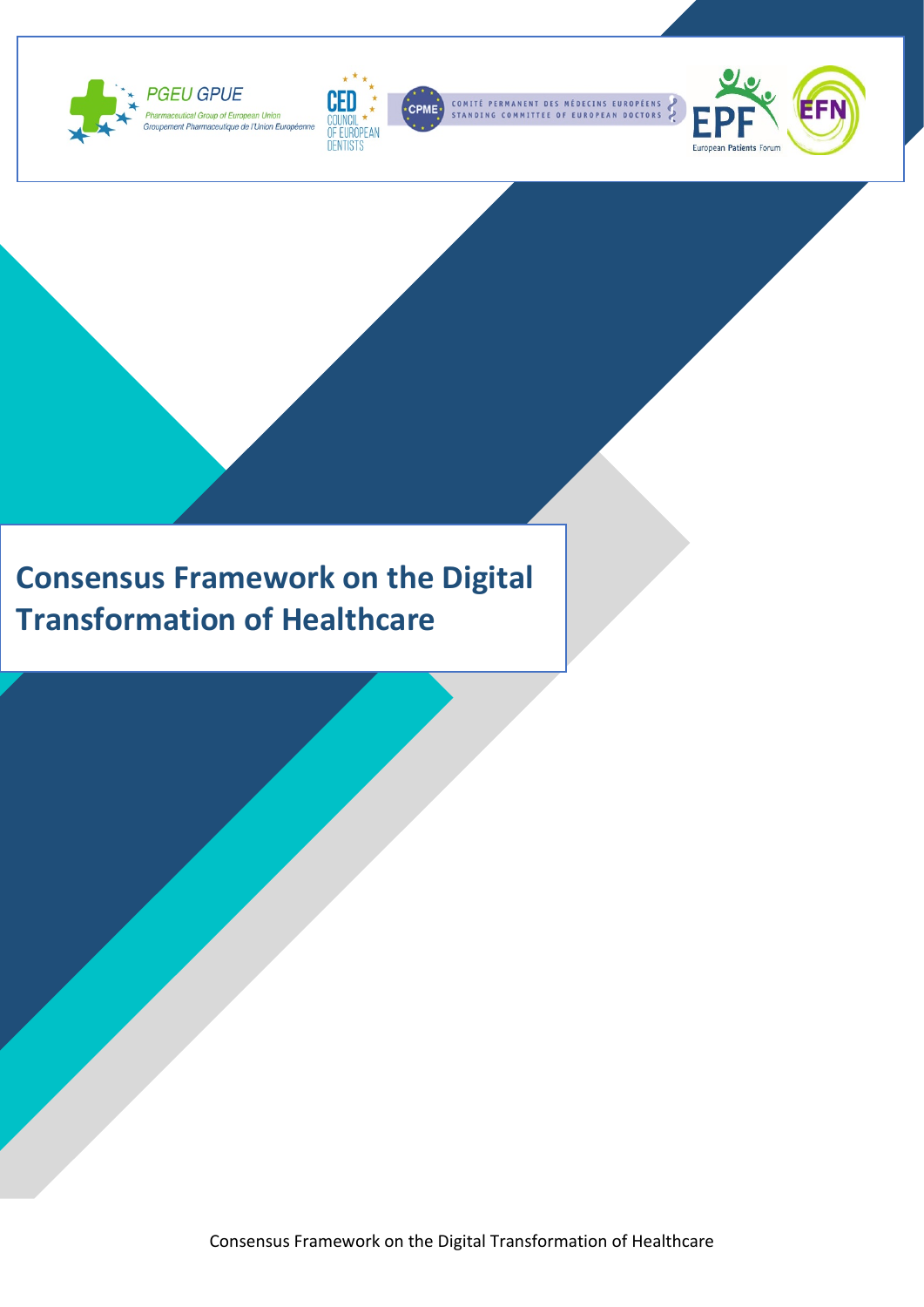In this Consensus Framework CED, CPME, EFN, EPF and PGEU outline joint key recommendations for the digital transformation of healthcare in support of highquality patient care. This Consensus Framework neither aims to be comprehensive nor does it constitute a single common policy of the organisations involved. The individual CED, CPME, EFN, EPF and PGEU policies outlined in the resources section set out each organisation's detailed commitments and offer more diverse and indepth information and guidance.

## **Preamble**

Digital technologies and their applications to the health sector are quickly expanding. Governments increasingly adopt the use of digital technologies in the health sector, thereby exploring the use of data for decision-making and considering new solutions to strengthen their health systems.<sup>[1](#page-1-0)</sup> However, without an appropriate and enforceable legal framework, digital technologies can open the door to illegal practices and abuse thereby endangering patient safety or hampering patients' rights. This threat has been exacerbated during the COVID-19 pandemic, which has resulted in a substantial increase in the use of digital health services and online provision of healthcare products. A number of investigations conducted by various national authorities illustrate the vulnerability of consumers vis-à-vis the unlawful supply of coronavirus-related products by online platforms[2](#page-1-1).

CED, CPME, EFN, EPF and PGEU acknowledge the value of digital innovation in bringing benefits for citizens, patients and health systems. We believe digitalisation can support healthcare professionals in delivering high quality health and care services. Doctors, nurses, dentists and community pharmacists use digital technologies daily, for instance, when issuing or dispensing electronic prescriptions, accessing electronic health and medication records, checking for medication interactions, or providing support via a mobile app or telehealth. They also collect and generate real world evidence that can contribute to evidence-based health policy and best practices in patient care. Digital tools can also empower patients to become more actively involved in their own healthcare and to enhance communication with healthcare professionals.

CED, CPME, EFN, EPF and PGEU welcome the proposal to create a European Health Data Space (EHDS) as an opportunity to promote the sharing of health data<sup>[3](#page-1-2)</sup> across borders to enable more personalised diagnoses, advice, and innovative medical treatments. Sharing health data needs to go along with strong legal safeguards and security as well. Inclusive governance structures and transparency are essential to supervise the use and re-use of health data. CED, CPME, EFN, EPF and PGEU also recognise the potential of Big Data and Artificial Intelligence (AI) for European health systems and consider these technologies as a useful tool to support professional practice.

<span id="page-1-0"></span><sup>1</sup> [WHO | New ethical challenges of digital technologies, machine learning and artificial intelligence in public health: a call for papers.](https://www.who.int/bulletin/volumes/97/1/18-227686/en/)

<span id="page-1-1"></span><sup>&</sup>lt;sup>2</sup> See PGEU collection of examples of illegal conduct regarding the online supply of medicines

<span id="page-1-2"></span><sup>&</sup>lt;sup>3</sup> For the purposes of the Consensus Framework 'health data' are understood as 'data concerning health' within the meaning of Art. 4 (15) GDPR: "data concerning health" means *"personal data related to the physical or mental health of a natural person, including the provision of health care services, which reveal information about his or her health status"*.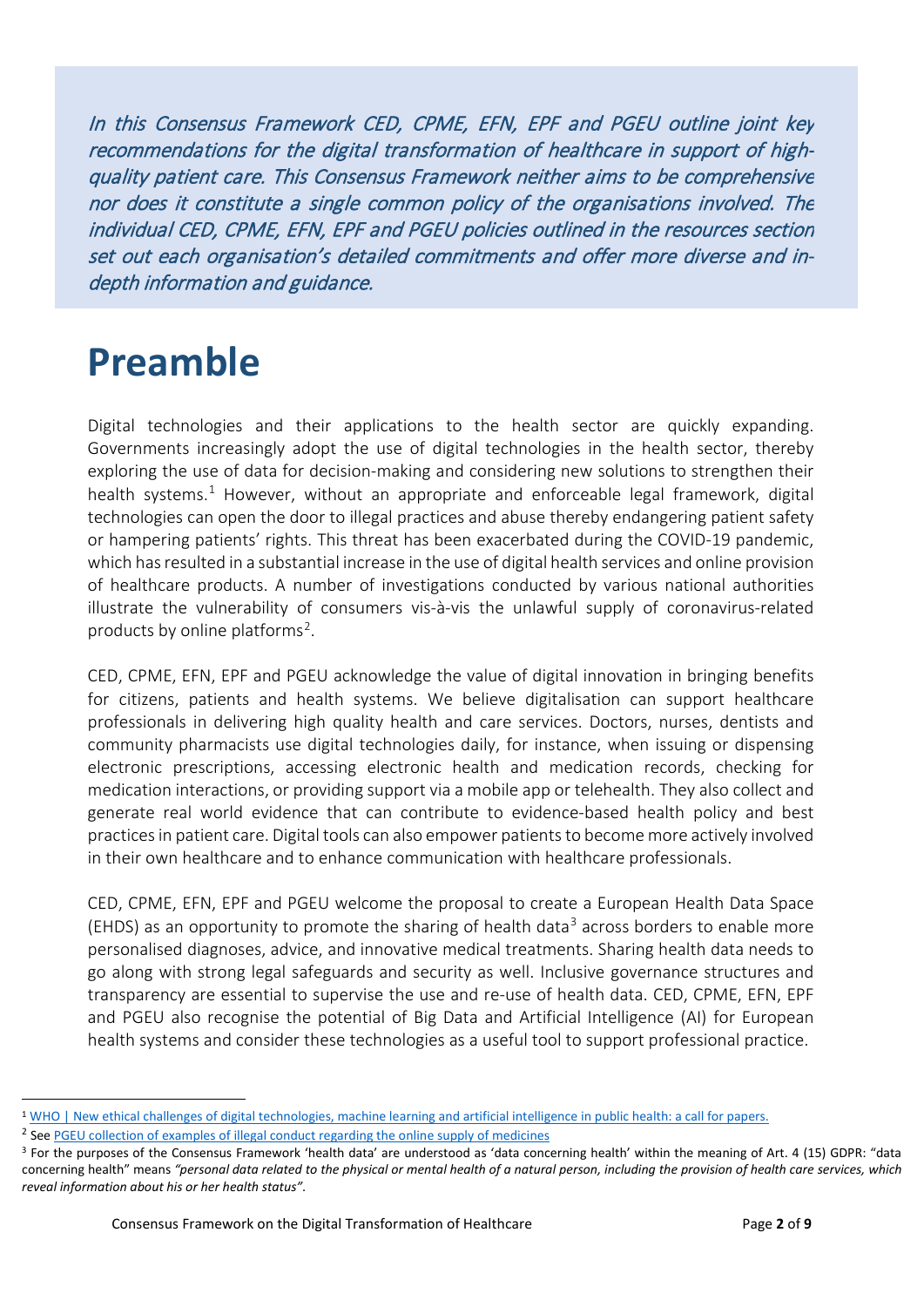Healthcare professionals remain a trusted source of reliable and independent health information for patients. They have ethical and legal obligations to protect sensitive personal data. This includes privacy and confidentiality obligations. Doctors, nurses, dentists and community pharmacists are key to bridge patients and health systems and ensure patients are well informed on how their healthcare data is used to improve the safety and quality of their treatment. The patient perspective is essential to ensure that tools are co-developed with patients and add value for them. Healthcare professionals and patients are therefore the key reference in the formulation of EU policies on digital technologies in health. It is our view that when considering the impact of any proposed measures at EU level affecting health, economic objectives should not prevail over quality of care, access to care and patient safety.

*The* Council of European Dentists *(CED) is a European not-for-profit association representing over 340,000 dental practitioners across Europe through 32 national dental associations and chambers in 30 European countries.*

*The* Standing Committee of European Doctors*(CPME) represents 38 national medical associations across Europe, giving voice to over 1.6 million doctors.*

*The* European Federation of Nurses *Associations (EFN), represents 36 National Nurses Associations at European Level and its interests to the European Institutions.*

*The* European Patients' Forum *(EPF) is an organisation counting 77 members representing patient organisations across Europe and across disease-areas.*

*The* Pharmaceutical Group of the European Union *(PGEU) is the association representing 400,000 community pharmacists in 32 European countries.*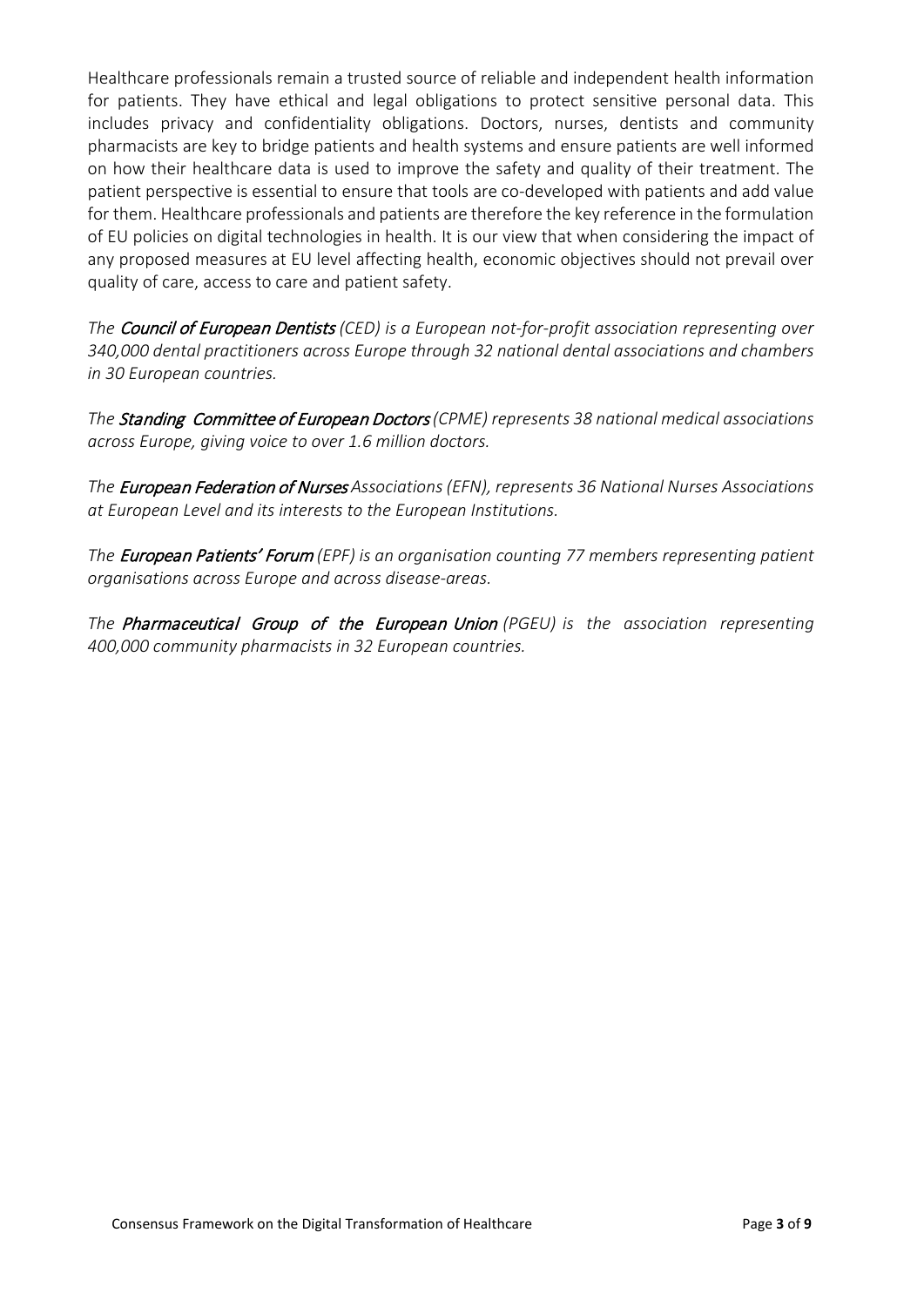## **Our Key recommendations**

# **Digital Health – Citizens' Trust is Key**<br>
► Guarantee a high level of data protection and full cor

- Guarantee a high level of data protection and full compliance with professional ethics in digital health.[4](#page-3-0) It can be expected that the adoption of big data and related analytics technologies in healthcare will challenge governance, quality, safety, standards, privacy and data ownership. To keep trust, it will be essential that the collection of health data will be done in compliance with the General Data Protection Regulation ('GDPR)', the future EU regulatory framework for  $Al<sup>5</sup>$  $Al<sup>5</sup>$  $Al<sup>5</sup>$  as well as professional ethics.
- $\triangleright$  Include health professionals' advice, alongside patients' views in the design and validation of digital health (policies, services and technologies) to improve workflow efficiency, while promoting treatment effectiveness and offering the highest quality of healthcare to patients. Co-creating digital health, from policies to technological innovation, should be embedded as a core principle 'by design'.
- $\triangleright$  Develop clear standards and legally binding assessment criteria to ensure transparency of AI systems in healthcare. Transparent, clinically validated AI and systematic quality checks could foster the acceptance and trust among the users of AI systems. This should be coupled with clear liability mechanisms, offering adequate protection in case of errors or misuse of AI in healthcare.
- $\triangleright$  Offer training on AI techniques and approaches (e.g. machine learning), initiating at the undergraduate level, which must be supported by appropriate structures in the practicing environment. The workforce needs to be appropriately trained and financially supported during the introduction and application of AI systems in healthcare settings.
- $\triangleright$  Design and implement more targeted and effective policies and initiatives aimed at improving digital health (and data) literacy for citizens and patients. Increased awareness and understanding of digital health and health data is instrumental in building trust and enable better and safer exploitation of digital health services and innovation, in particular by less health/digital literate people.
- $\triangleright$  Communicate and collaborate among patients, health professionals and ICT developers to realise the full potential of digital health systems. When developing guidelines, policy makers are called upon to meaningfully involve and consult their users. Systems facilitating the

<span id="page-3-0"></span><sup>4</sup> Digital health is a broad umbrella term that refers to "the use of information and communication technologies in medicine and other health professions to manage illnesses and health risks and to promote wellness [\[https://www.ncbi.nlm.nih.gov/books/NBK470260/\]](https://www.ncbi.nlm.nih.gov/books/NBK470260/)." According to the World Health Organization (WHO), the term encompasses electronic health (eHealth) and developing areas such as "big data", genomics and artificial intelligence to strengthen health systems and public health, increase equity in access to health services and work towards universal health coverage [\[https://www.euro.who.int/en/health-topics/Health-systems/digital-health.](https://www.euro.who.int/en/health-topics/Health-systems/digital-health)]. This definition also includes telehealth, telemedicine and mobile health (mHealth).

<span id="page-3-1"></span>[<sup>5</sup>https://digital-strategy.ec.europa.eu/en/library/proposal-regulation-laying-down-harmonised-rules-artificial-intelligence-artificial-intelligence](https://digital-strategy.ec.europa.eu/en/library/proposal-regulation-laying-down-harmonised-rules-artificial-intelligence-artificial-intelligence)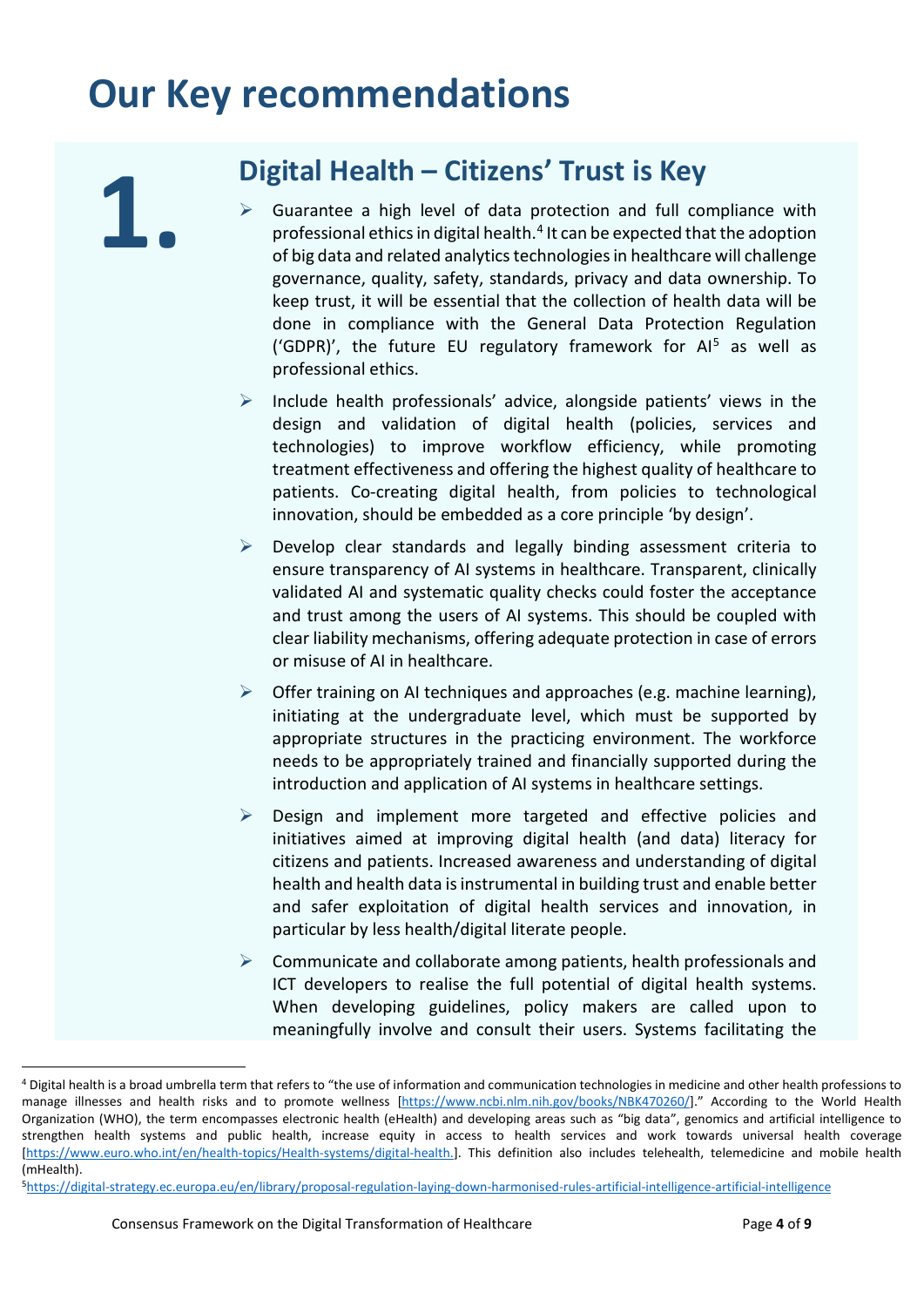identification of trustworthy and secure digital health solutions (e.g., labeling) should also be considered as a tool to improve trust and foster information.

## **2. Health Data Sharing – Patient Autonomy and Confidentiality are Key**

- $\triangleright$  Respect human dignity and other fundamental rights when sharing health data. Following the principle of patient autonomy, the patient has the right to self-determination, to make free decisions regarding himself/herself. The patient has the right to give or withhold consent not only to any diagnostic procedure or therapy but also before disclosing health data to third parties, e.g., researchers, governments, or insurance companies – unless there is an appropriate lawful justification in line with GDPR rules.
- $\triangleright$  Do not discriminate because of people's genome. The use of genetic data for insurance, banking, criminal justice, education or employment purposes must never be allowed.
- $\triangleright$  Inform patients as to who will have access to his or her health record when obtaining consent to share health data, ensuring that health data is used in a manner which is scientifically sound and ethically acceptable. Transparency and security procedures in relation to access to data are of paramount importance.
- $\triangleright$  Ensure patients full control and visibility on their electronic health records, also in order to verify their correctness in constant dialogue with healthcare professionals.
- $\triangleright$  Consider risk mitigation and health literacy in relation to privacy and professional confidentiality as many health data are exposed in online platforms, social media and apps.
- $\triangleright$  Enable ePrescriptions at national level and in cross-border settings. Make the system user-friendly and integrated in a shared electronic health records (EHR) system, allowing health professionals to access necessary patient information. The system should also be designed to avoid potential gaps in access to information for patients.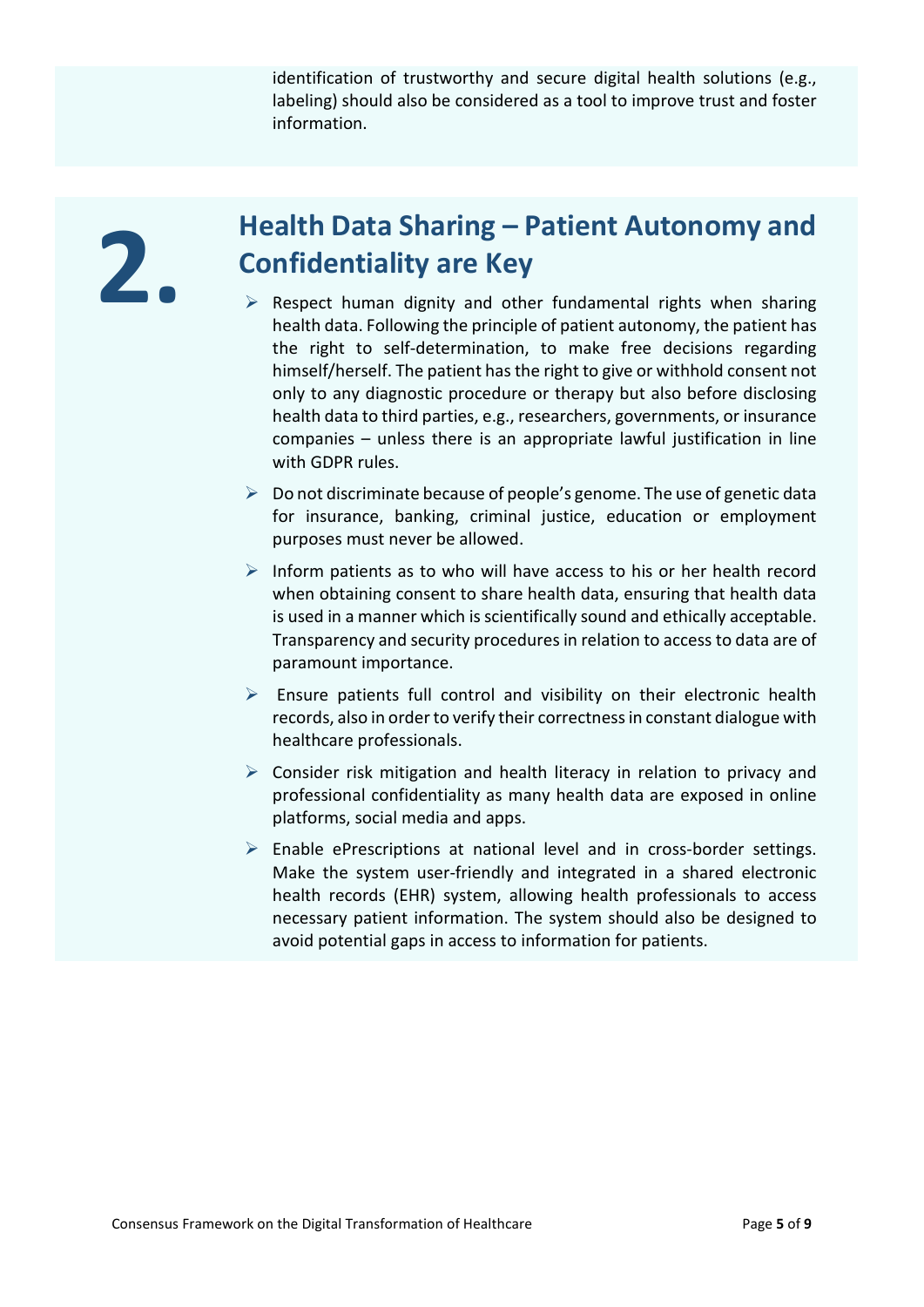## **3. Conserversion of Medicines - Patient <br>
<b>3. Safety and Patients' Rights are Key Safety and Patients' Rights are Key**

- $\triangleright$  Use online provision of medicines only to complement face-to-face interactions between health professionals and patients. Online provision of medicines does not replace personal interaction and patient-health professional relationships, which must continue thriving and bringing benefits to local populations.
- $\triangleright$  Follow the same fundamental ethical principles and adhere to the same professional standards in online dispensing of medicines as with face-toface dispensing. A level playing field between online platforms and traditional offline providers should be granted. Commercial platforms may not always be fit for purpose nor be fully compliant with EU data protection law or be easily integrated into existing electronic health records. Moreover, the digital solutions offered may not always be driven by improvements to quality of care.<sup>[6](#page-5-0)</sup>
- $\triangleright$  Declare any conflicts of interest. The online provision of medicines should be operated by health professionals with the aim to improve quality of care and not by commercial motivations.
- $\triangleright$  Guarantee patient safety and quality of care according to the level of protection determined by the country where the patient is established. Patients must be able to rely on the fact that the dispensing rules as well as quality and safety standards of their home country are respected regardless the offline or online form used to acquire their medicines.
- $\triangleright$  Introduce effective cooperation and enforcement procedures for crossborder issues in EU law while ensuring a proper oversight over online provision of medicines.
- $\triangleright$  Strengthen the responsibility of online providers of medicines and online platforms making available medicines: e.g. increase awareness of the EU logo identifying legitimate internet sellers of medicines, active prosecution of marketplaces that do not respect regulations and legal requirements by competent authorities.
- $\triangleright$  Improve the enforcement of EU and national rules protecting patients and public health by ensuring illegal practices are swiftly detected, stopped and sanctioned - what is illegal offline should also be illegal online.

<span id="page-5-0"></span><sup>&</sup>lt;sup>6</sup> An example of this threat is an undergoing investigation launched in July 2020 by the Polish data protection authority as a result of a complaint lodged by the Polish Ministry of Health regarding illegal access by a big online marketplace to e-prescription records through the public authority database. If confirmed, this practice would have enabled such an online platform to profile patients based on such sensitive data with mere commercial purposes. See official press releas[e here.](https://uodo.gov.pl/pl/138/1581)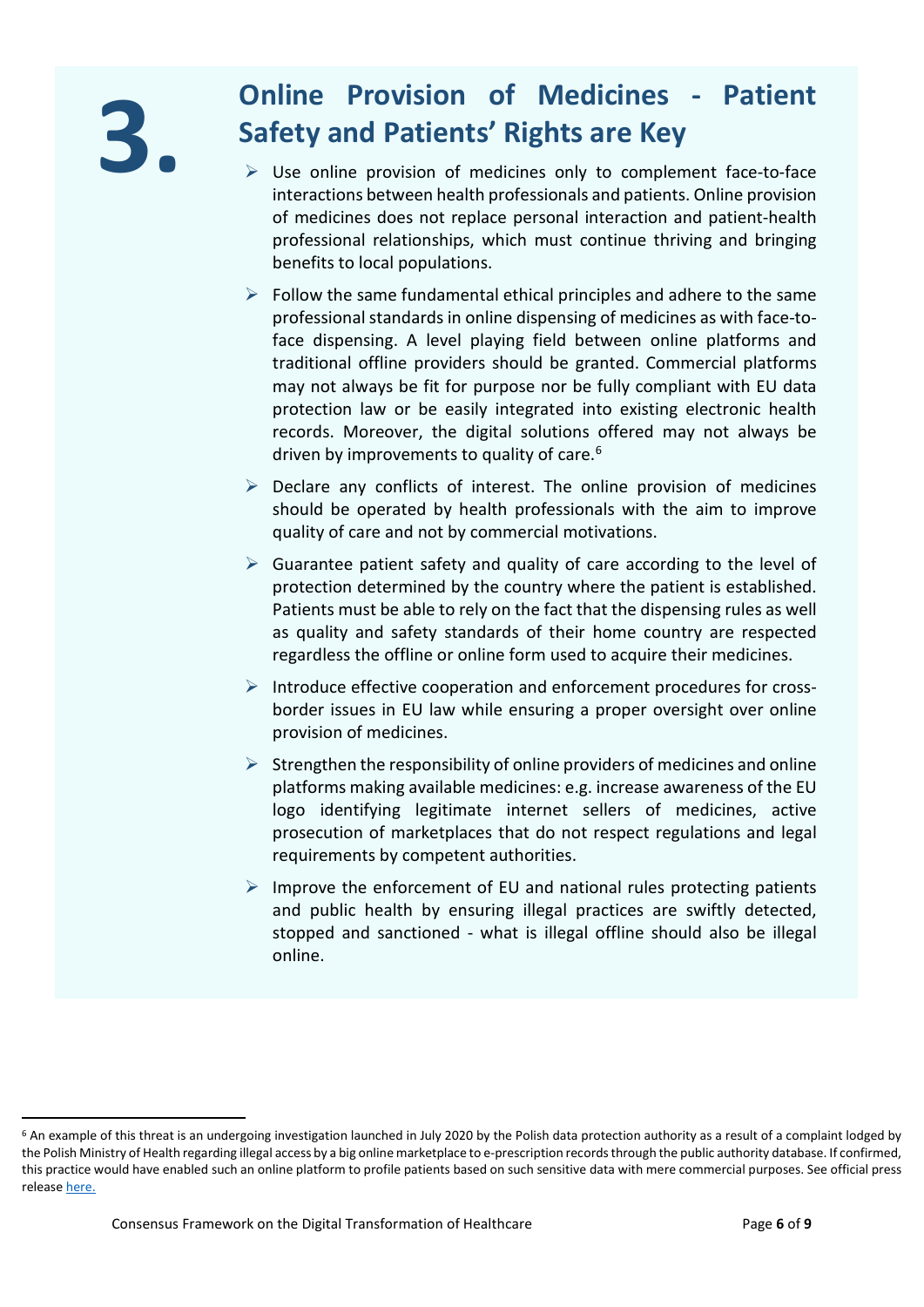# **4. Telemedicine and Telehealth Services**<br>**4. Patient Safety and Patients' Rights are Key**<br>by Use telemedicine and wider telehealth services to complement face-to-<br>face consultations. Telemedicine and telehealth can be a u **Patient Safety and Patients' Rights are Key**

- $\triangleright$  Use telemedicine and wider telehealth services to complement face-toface consultations. Telemedicine and telehealth can be a useful tool in certain clinical scenarios, such as improving access to medical and other healthcare professionals expertise or where distance to services and patient mobility are an issue. Telemedicine and telehealth services cannot replace personal interaction and physical examination by health professionals.
- $\triangleright$  Follow the same fundamental ethical principles and adhere to the same professional standards in teleconsultations as with face-to-face consultations.
- $\triangleright$  Do not allow commercial factors to influence telemedicine and telehealth services. Commercial platforms may not always be fit for purpose nor be fully compliant with EU data protection law or be easily integrated into existing electronic health records. Moreover, the digital solutions offered may not always be driven by improvements to quality of care.[7](#page-6-0)
- $\triangleright$  Do not use telemedicine and telehealth services as a cost-saving measure to justify the closure of healthcare facilities, especially in less populated areas. Telemedicine and telehealth services should be operated by clinicians with the aim to improve the quality of care and not by commercial motivations – any conflicts of interest should be clearly declared.
- $\triangleright$  Set up secure and stable platforms that protect patient confidentiality. Telemedicine and telehealth services that improve patient safety, quality of care and efficiency must be supported with government investment and services appropriately reimbursed as part of a health services catalogue.
- $\triangleright$  Embed co-production with patients and healthcare professionals in the development and adoption of telemedicine and telehealth services and related policies. The full potential of telemedicine and telehealth services will only be realised if they truly answer patients and healthcare professionals' needs.
- <span id="page-6-0"></span> $\triangleright$  Telemedicine and telehealth should be always deployed keeping in mind needs and accessibility for citizens and patients. Potential challenges such as health literacy gaps, technical access to digital solutions or platforms should be considered, to avoid one-size-fits-all approaches that would potentially exacerbate inequalities. Dedicated information/health literacy activities should be considered to support equal safe and informed use of telemedicine and telehealth.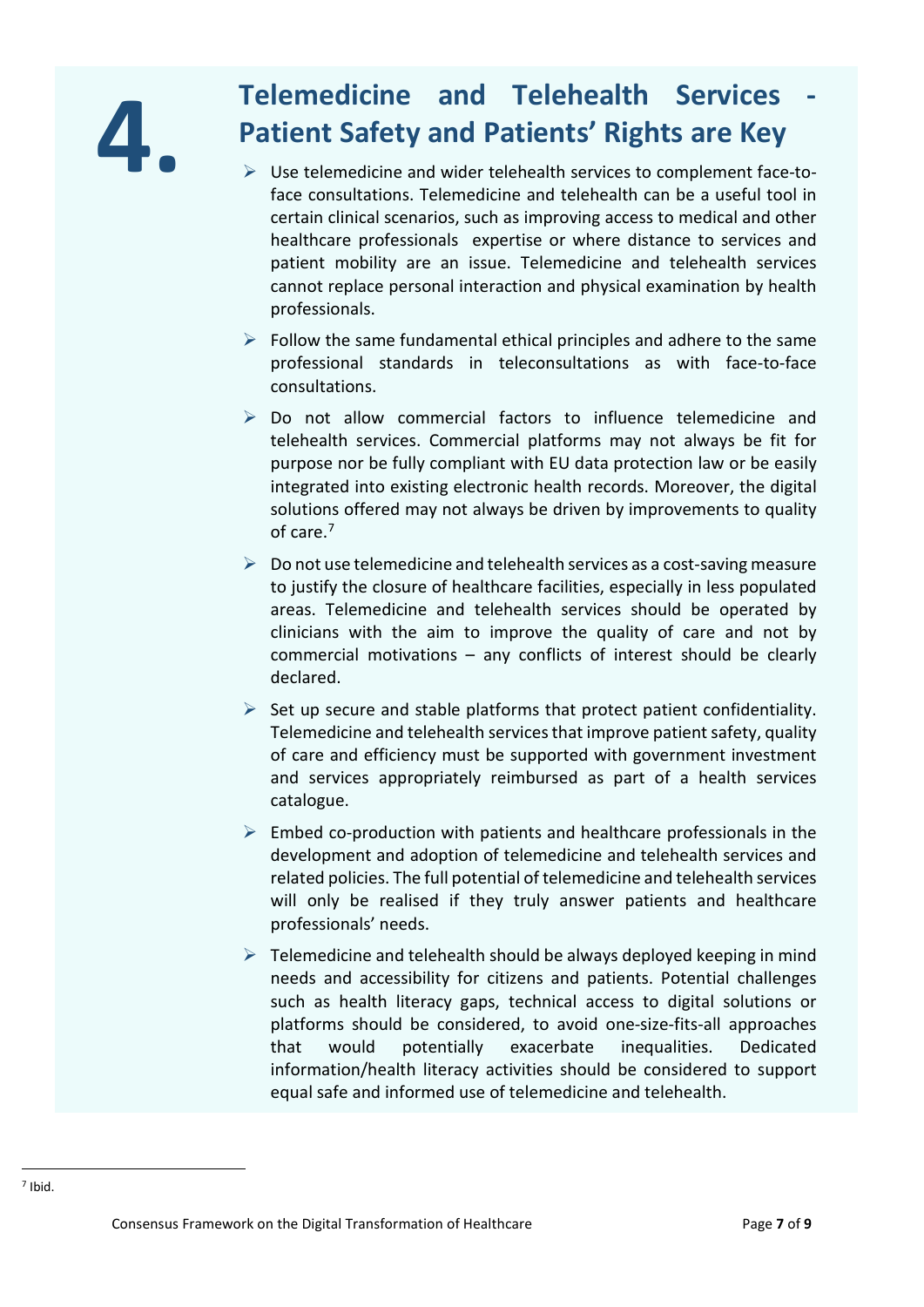$\triangleright$  Appropriately strengthen health professionals' digital skills and support them with clear guidance relevant to their specialty.

### **Resources**

### *CED*

- o *CED Resolution on Artificial [Intelligence](https://cedentists.eu/component/attachments/attachments.html?id=4762&task=download) in Dentistry, November 2020*
- o *[CED Resolution on Dental Data Set and Access to Health Records,](https://cedentists.eu/component/attachments/attachments.html?id=4288&task=download) November 2019*
- o *[CED Resolution on Data Sharing as part of eHealth,](https://cedentists.eu/component/attachments/attachments.html?id=3676&task=download) November 2018*
- o *[CED Resolution on eHealth,](https://cedentists.eu/component/attachments/attachments.html?id=418&task=download) November 2012*

### *CPME*

- o *[CPME Policy on the European Health Data Space –](https://www.cpme.eu/wp-content/uploads/adopted/2021/3/CPME_AD_Board_20032021_097.FINAL_.CPME_.Policy.on_.EU_.health.data_.space_.pdf) Focus on Health Research and Policy [Making,](https://www.cpme.eu/wp-content/uploads/adopted/2021/3/CPME_AD_Board_20032021_097.FINAL_.CPME_.Policy.on_.EU_.health.data_.space_.pdf) March 2021*
- o *[CPME Policy on Telemedicine,](https://www.cpme.eu/wp-content/uploads/adopted/2021/3/CPME_AD_Board_20032021_012.FINAL_.CPME_.Policy.on_.Telemedicine.pdf) March 2021*
- o *[CPME Policy on Digital Competencies for Doctors,](https://www.cpme.eu/wp-content/uploads/adopted/2020/11/CPME_AD_Board_21112020_100.FINAL_.CPME_.Policy.Digital.Competencies.for_.Doctors.pdf) November 2020*
- o *[CPME Statement on Online Advertising of Unhealthy Products for the Digital Services Act](https://www.cpme.eu/wp-content/uploads/adopted/2020/9/CPME_AD_EC_03092020_068_FINAL_EN_CPME.Statement.on_.DSA_.Consultation-1.pdf)  [Public Consultation,](https://www.cpme.eu/wp-content/uploads/adopted/2020/9/CPME_AD_EC_03092020_068_FINAL_EN_CPME.Statement.on_.DSA_.Consultation-1.pdf) September 2020*
- o *[CPME Policy on AI in Health Care,](https://www.cpme.eu/wp-content/uploads/adopted/2019/CPME.Board.Nov19.FINAL.EN.AIinhealthcare.pdf) November 2019*
- o *[CPME endorses the WMA Declaration of Taipei on ethical considerations regarding](https://www.cpme.eu/cpme-endorses-the-wma-declaration-of-taipei-on-ethical-considerations-regarding-health-databases-and-biobanks/)  [health databases and biobanks,](https://www.cpme.eu/cpme-endorses-the-wma-declaration-of-taipei-on-ethical-considerations-regarding-health-databases-and-biobanks/) April 2017*
- o *[CPME Policy on mobile health,](https://www.cpme.eu/index.php?downloadunprotected=/uploads/adopted/2015/CPME_AD_Board_31102015_095_FINAL_EN_Policy.on.Mobile.Health.mHealth.pdf) October 2015*

### *EFN*

- o *[EFN Position Statement on Nurses Co-Designing Artificial Intelligence Tools,](http://www.efnweb.be/wp-content/uploads/EFN-PS-on-Nurses-Co-Designing-Artificial-Intelligence-Tools.pdf) April 2021*
- o *[EFN Policy Statement on Nurses Digital Competencies,](http://www.efnweb.be/wp-content/uploads/EFN-Policy-Statement-on-Nurses-Digital-Competencies-Nov.2019.pdf) November 2019*
- o *[EFN Policy Statement on End-User Co-Designing EU Digital Health Systems,](http://www.efnweb.be/wp-content/uploads/EFN-Policy-Statement-on-end-user-co-designing-EU-digital-health-systems-22-10-2019.pdf) October 2019*
- o *EFN Position Paper* [on Public Health Virtual Coaching](http://www.efnweb.be/wp-content/uploads/EFN-Position-Paper-on-Public-Health-Virtual-Coaching1.pdf)*, March 2017*
- o EFN *[Position Paper on Robotics in Nursing,](http://www.efnweb.be/wp-content/uploads/EFN-Position-Paper-on-Robotics-in-Nursing1.pdf) March 2017*
- o *[EFN Report on Digitalisation](https://bit.ly/2YBLuTC) (EFN European Parliament Event 05/02/2020), February 2020*
- o *[eHealth Stakeholder Group report on 'eSkills and Health workforce',](http://www.efnweb.be/wp-content/uploads/eHSG-Report-on-eSkills-Health-Workforce-Final-28-11-2014.pdf) November 2014*
- o *[Leveraging the trust of nurses to advance a digital agenda in Europe: a critical review of](https://open-research-europe.ec.europa.eu/articles/1-26/v2)  [health policy literature](https://open-research-europe.ec.europa.eu/articles/1-26/v2) (By Paul De Raeve, at Al, Open Research Europe, May 2021)*
- o *[Digitalising the healthcare ecosystem in the European Union](http://www.efnweb.be/wp-content/uploads/H13-EFN.pdf) (Paul De Raeve, Ricardo Jardim-Gonçalves, Health Europa Quarterly – [Issue 13,](https://www.healtheuropa.eu/health-europa-quarterly-issue-13/99798/) May 2020, pp14-17)*
- o *[The world of cloud-based services: storing health data in the cloud](https://www.healtheuropa.eu/cloud-based-services-storing-health-data-in-the-cloud/93053/) (By Paul De Raeve, Health Europa, August 2019)*
- o *[Three million EU nurses leading digitalisation!](http://www.efnweb.be/wp-content/uploads/Three-million-EU-nurses-leading-digitalisation.pdf) (By EFN, Open Access Government, December 2017)*
- o *[EFN response to the EC consultation on the European Health Data Space \(EHDS\)](http://www.efnweb.be/wp-content/uploads/EFN-Input-EC-Consultation-EHDS-03-05-2021.pdf) (May 2021)*
- o *[EFN response to the EC consultation on the European health data space inception impact](http://www.efnweb.be/wp-content/uploads/sdghfh.pdf)  [assessment](http://www.efnweb.be/wp-content/uploads/sdghfh.pdf) (January 2021)*